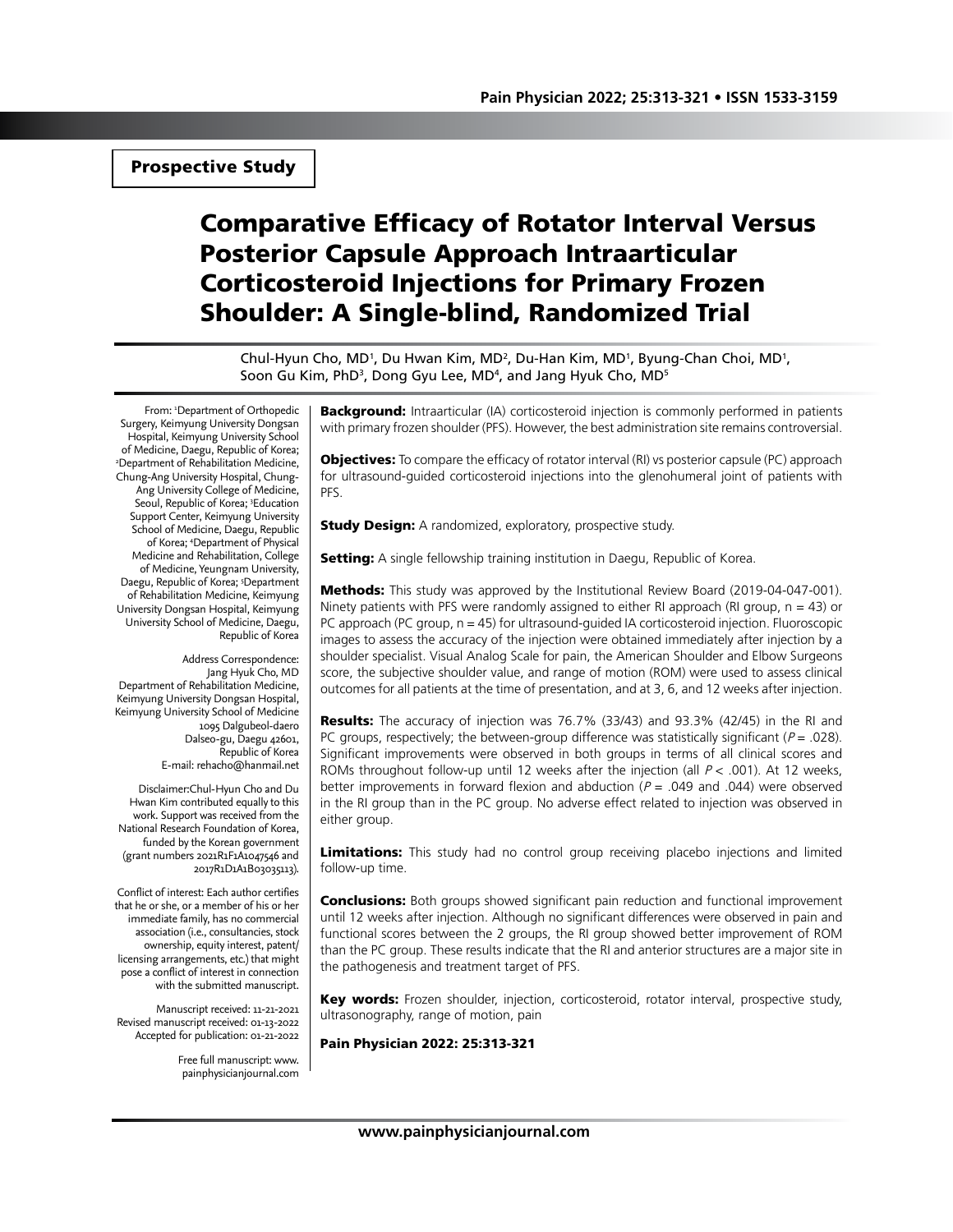**P**rimary frozen shoulder (PFS) is a painful restriction of the glenohumeral (GH) joint, caused by an inflammatory fibrotic contracture of the joint capsule (1,2). This condition is characterized by progressive and insidious pain and loss of range of motions (ROMs) in the GH joint (3-5). The primary pathology in PFS is an inflamed appearance and a congested and thickened capsule, especially around the rotator interval (RI), with a thickened coracohumeral ligament around the anterior GH joint (3). Therefore, the anterior structures around the RI of the GH joint play an important role in the diagnosis and treatment of PFS.

Intraarticular (IA) corticosteroid injection is one of the most effective treatments for PFS (1,4,5). The injection reduces synovial inflammation, leading to reduction of pain and disability of patients with PFS, particularly in the inflammatory phase (1,2). A posterior capsule (PC) approach is used in a safe and accurate technique for ultrasound-guided IA injection into the GH joint (6). Some clinicians have administered corticosteroid injection via RI as the primary pathology for management of PFS symptoms (7-10). However, the effect of an RI approach injection is not consistent with the results of their studies. To date, debate persists regarding the proper administration site of IA corticosteroid injection for treatment of PFS (3,11,12). Research on the comparative effectiveness of RI and PC approaches is still lacking. In addition, accurate IA corticosteroid injection is also important in the clinical field. Inaccurate corticosteroid injections not only have less effective outcomes, but also several side effects, such as fat atrophy, skin discoloration, and weakness of tendons or ligaments caused by leakage of drugs into surrounding soft tissues (13). Despite the importance of accuracy in corticosteroid injection, no study on the effect according to the accuracy of the RI approach IA injection has been reported.

The aim of this study was to compare the efficacy and accuracy between the RI approach and the PC approach for ultrasound-guided IA corticosteroid injection into the GH joint in patients with PFS. The authors hypothesized that the RI approach would be superior to the PC approach in improving clinical outcomes, including ROMs and function.

# **METHODS**

#### Study Design and Patients

Our institutional review board approved this

study (IRB No: 2019-04-047-001), which was registered with the Clinical Research Information Service (http:// cris.nih.go.kr; registration number KCT0006418) and followed the CONSORT (Consolidated Standards of Reporting Trials) guidelines (Fig. 1). The research was done in accordance with the Ethical Principles for Medical Research Involving Human Subjects, outlined in the World Medical Association's Declaration of Helsinki (revised in 2013). Informed consent was obtained from all patients. Between May 16, 2019 to December 31, 2020, 102 patients diagnosed with PFS were enrolled at a single fellowship training institution. The inclusion criteria were shoulder pain with limitation of passive motion of greater than 30° in 2 or more movement planes at the time of presentation. Prior to enrollment, patients underwent plain radiography and magnetic resonance imaging for detection of secondary causes of painful stiffness. The exclusion criteria were as follows: 1) secondary frozen shoulder, such as that due to rotator cuff tear, 2) calcific tendinitis, 3) osteoarthritis, 4) infection, 5) rheumatic diseases, 6) history of high-energy trauma, 7) previous shoulder surgery, 8) neurological symptoms or abnormal neurological findings in the affected arm, 9) previous corticosteroid injection on the affected shoulder within 3 months, and 10) poor cognitive function and psychological problems. After the exclusion of 12 patients who met the exclusion criteria or refused to provide informed consent, 90 patients were randomly recruited to 1 of 2 groups using a computer-generated blocked-randomization number taken from a sealed envelope. Group allocations were performed by an independent researcher, and the assigned numbers presented to the specialist at the time the injection was administered. The patients were randomly allocated to 2 groups: 45 patients in the RI group (GH joint injection via RI approach) or 45 patients in the PC group (GH joint injection via PC approach). During the study period, 2 patients dropped out of the RI group because they withdrew participation in this study.

#### Procedures

For both groups, the 10 mL injection mixture consisted of 1 mL of 40 mg triamcinolone acetonide, 3 mL of 1% lidocaine, 3 mL of water soluble unionized contrast, and 3 mL of normal saline. The RI approach injection was performed with the patient in the supine position on the affected arm with external rotation and slight abduction. A linear 5- to 12-MHz probe (HD15 ultrasound system; Philips) under US guidance was placed across the long biceps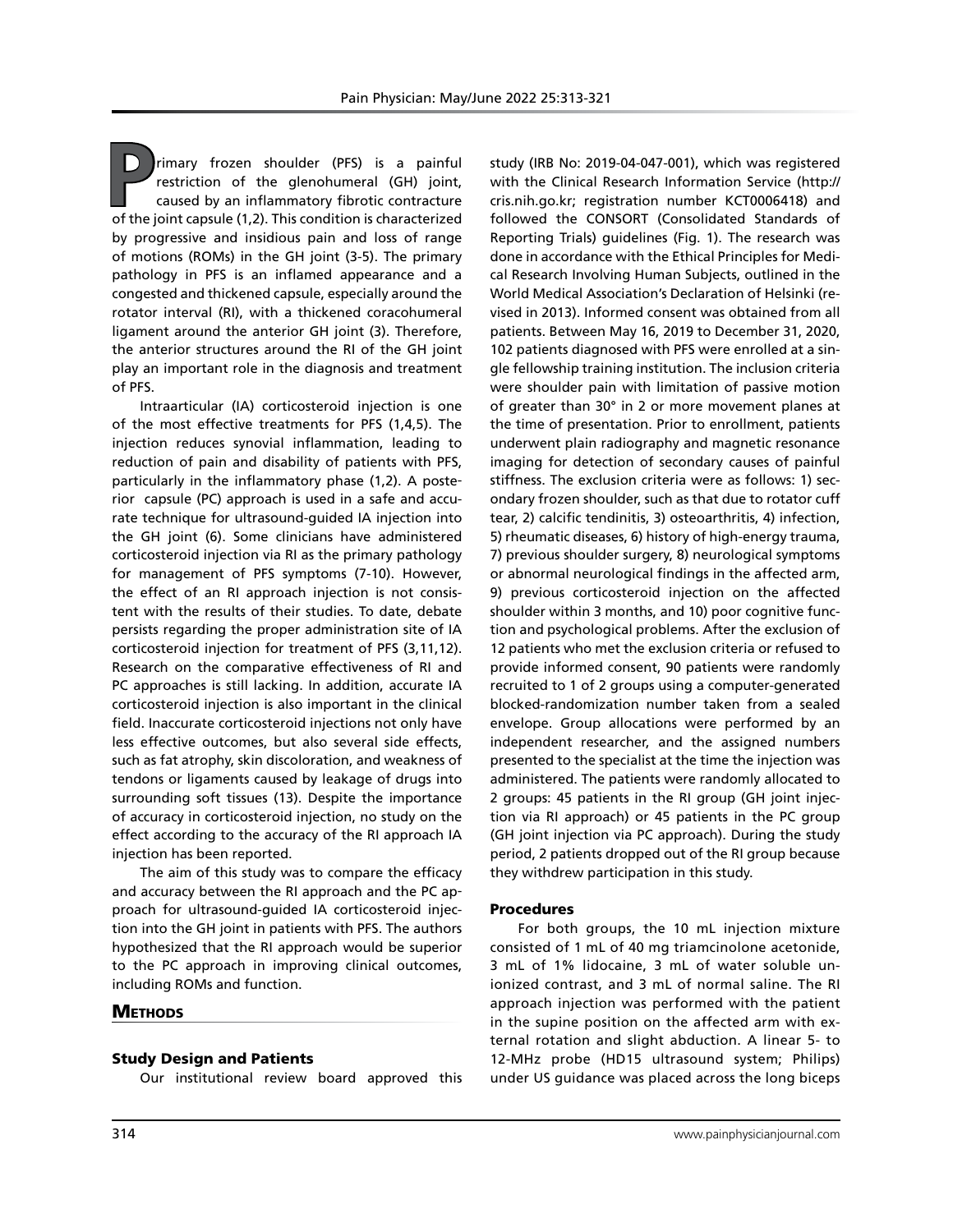

tendon for visualization of the IA course between the supraspinatus and subscapularis tendons. The needle was introduced medially to laterally with visualization of the needle shaft, and reached the RI between the long biceps tendon and the subscapularis tendon (Fig. 2) (10). The PC approach injection was performed with the patient in the semilateral decubitus position on the unaffected side with 45° anterior tilting of the affected side. The needle was advanced laterally to medially with visualization of the needle shaft under US guidance, and reached the GH joint space between the posterior humeral head and glenoid labrum. Once the needle had made contact with the humeral head, the needle was slightly withdrawn and followed by administration of the injection mixture in a resistance-free position (Fig. 3) (6,14). All procedures were performed by a single shoulder-intervention specialist (DHK) with 15 years of experience in the field. After the injection, anteroposterior and axillary fluoroscopic images were



Fig. 2. *Transverse ultrasound view of the RI approach injection. The needle tip (arrow) is positioned in the RI between the long biceps tendon (arrow head) and the subscapularis tendon (asterisk).* 

RI, rotator interval; HH, humeral head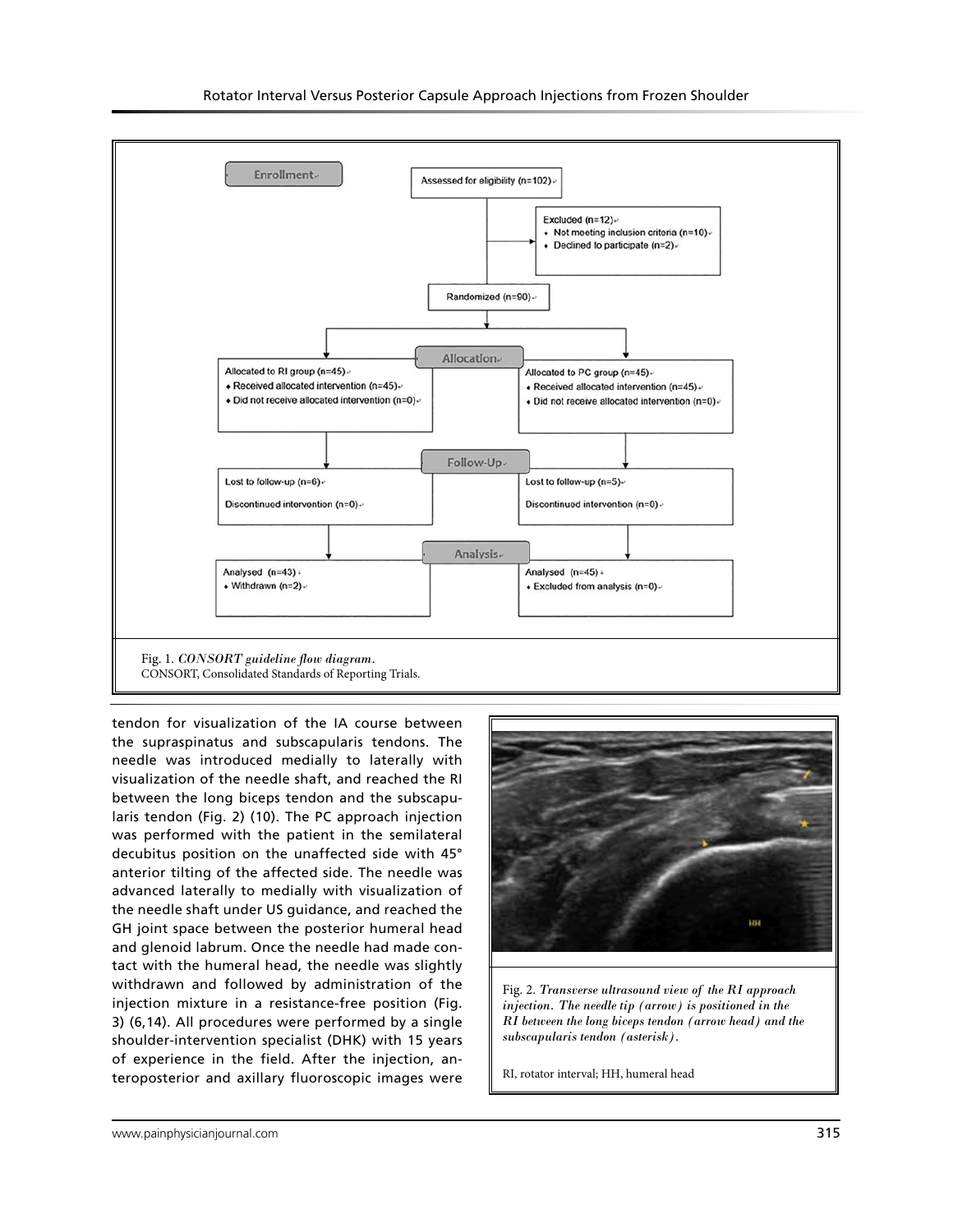captured to assess the accuracy of injection. Localization of the contrast medium within the GH joint was classified as a success (Fig. 4A). When leakage was observed in surrounding soft tissue or subacromial space, it was considered a failure (Fig. 4B) (14).

All pretreatment and follow-up assessments were performed by the same evaluator, who did not participate in administration of treatment. Pain intensity using the Visual Analog Scale (VAS) score, the American Shoulder and Elbow Surgeons (ASES) score, the subjective shoulder value (SSV), and passive ROMs was assessed prospectively before the injection and at 3, 6, and 12 weeks after the injection. A goniometer was used for assessment of the ROMs, which included



Fig. 3. *Transverse ultrasound view of the PC approach injection. The needle tip (arrow) is positioned in the PC (arrow head) of GH joint under the infraspinatus tendon (asterisk).* 

PC, posterior capsule; GH, glenohumeral; HH, humeral head



Fig. 4. *Fluoroscopic findings after injection.* (A) *Success; injection material is localized only within the GH joint.*  (B) *Failure; injection material is visualized outside the GH joint.* GH, glenohumeral.

forward flexion, abduction, external rotation, and internal rotation with the patient in the sitting position. Degrees of forward flexion and abduction were evaluated, including the scapulohumeral motion. For measurement of the range of internal rotation, the scratch test was performed by recording the vertebral level reached with the tip of the thumb. This level was then converted into a serial number as follows: T1-T12 into 1-12, respectively; L1-L5 into 13-17, respectively; sacrum into 18; coccyx into 19; and buttock into 20 (14,15).

All patients were instructed on a home-based exercise program to increase ROM and were allowed to perform a home-based exercise 3 times a day (15 minutes each round) (14,15). The home exercise program included pendulum exercises, wall-climbing exercises, and gentle ROM exercises using a bar. During this exercise program, patients were asked to refrain from provoking post-mobilization soreness with self-feedback. Patients were instructed not to undergo acupuncture or additional injections from other hospitals.

### Statistical Analysis

Results of a power analysis indicated that sample sizes of 36 patients in each group would be required to demonstrate significant differences in ASES scores with a mean difference of 8 points and a standard deviation of 12 points at an  $\alpha$  level of 0.05 and a β value of 0.20 (16). Considering a potential dropout rate of 20%, a minimum of 45 patients per group were enrolled. The data analysis was performed on an intention-to-treat basis. The independent-samples t test, the chi-square test, or one-way analysis of variance (ANOVA) was used for comparison of demographic factors at baseline between the 2 groups. For both groups, ANOVA was used to determine whether each outcome had a time effect after injection, and post hoc comparisons between the differences of the adjacent week's values were performed using the Bonferroni method. The independent-samples t test was used for comparison of potential differences between the outcomes of 2 groups at each point according to the normality of data. Differences between the success and failure subgroups in the RI group at each point were compared using the Friedman test with repeated measurements. A *P* value of < 0.05 was considered significant. SPSS, Version 26.0, IBM Corporation, Armonk, NY, United States was used for statistical analysis.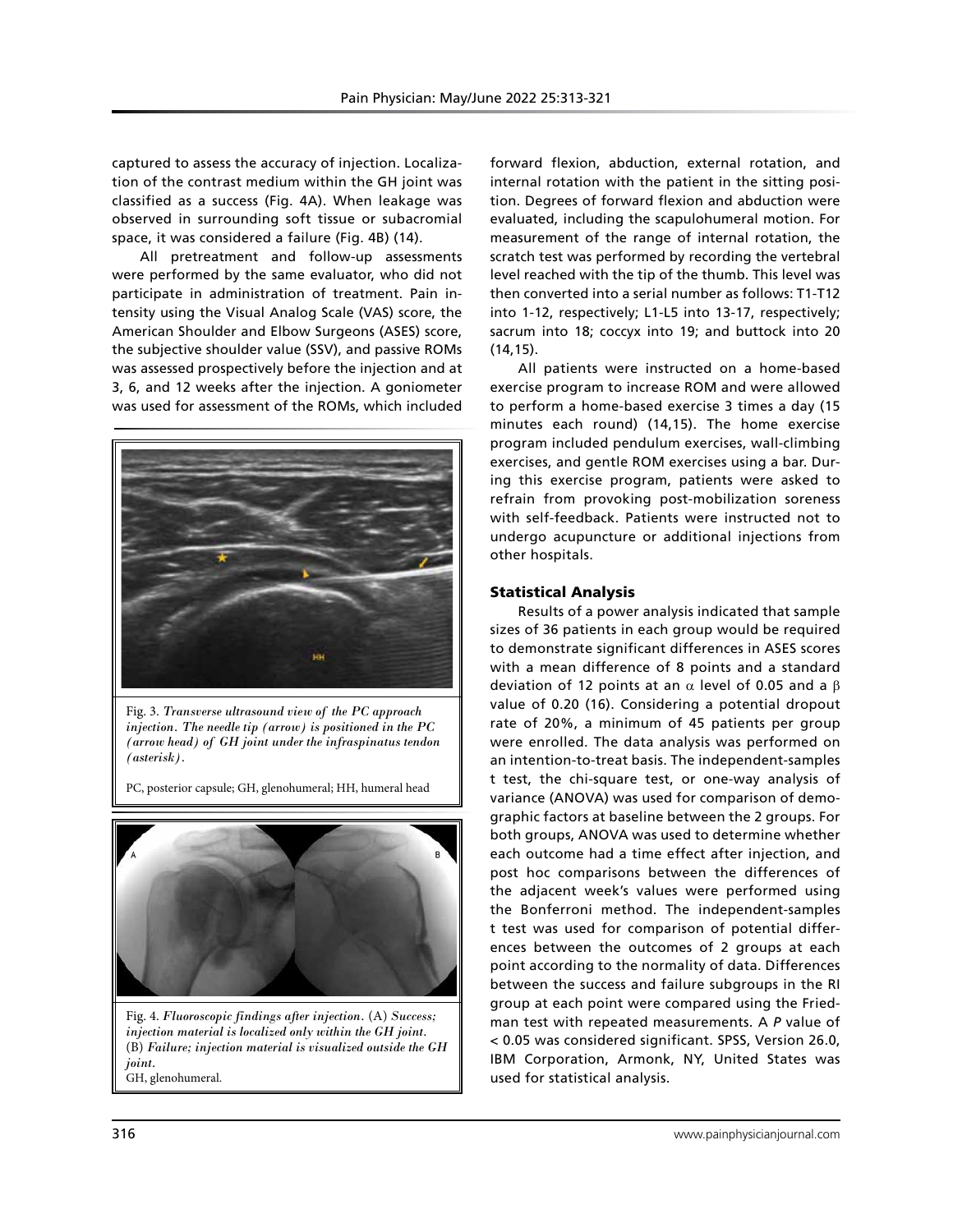# **RESULTS**

At baseline, there were no significant differences in age, gender, the affected side, the presence of diabetes, body mass index, duration of symptoms, and clinical scores between the 2 groups with PFS (*P* > 0.05). The success rate of injection into the GH joint was 76.7% (33/43) and 93.3% (42/45) in the RI group and PC group, respectively, and the difference between the 2 groups was statistically significant (*P* < 0.05) (Table 1).

Significant improvements were observed in all outcome measures (*P* < .001 for all parameters) when compared to baseline, including VAS score, ASES scores, SSVs, and ROMs through 12 weeks in both the RI and PC groups. These results indicated that all outcome measures were significantly improved at 3, 6, and 12 weeks after the injection in both groups. The improvements of ROMs were maximized at 12 weeks after the injection in both groups. The improvements of pain score and functional scores were maximized at 6 weeks in both groups. No

significant differences in VAS score, ASES scores, and SSVs were observed between the RI and PC groups at 3, 6, and 12 weeks after injection. Similarly, no significant differences in terms of the external and internal rotation in ROMs were observed between the 2 groups. A significantly higher degree of forward flexion and abduction was observed in the RI group than in the PC group at 12 weeks (Table 2).

We analyzed differences in outcomes between the success and failure subgroups depending on the results of the postinjection fluoroscopic image in the RI group. Significant improvements in all outcome measures (*P* < .001 for all parameters) including VAS score, ASES scores, SSVs, and ROMs through 12 weeks were observed in both the success ( $n = 33$ ) and failure subgroups ( $n = 10$ ). No significant differences in all outcome measures were observed between the 2 subgroups; however, the failure subgroup showed a significantly higher improvement of the degree of abduction in ROMs compared to the success subgroup at 3 weeks after injection ( $P = 0.048$ ) (Table 3).

No patients reported serious adverse effects, such as infections, necrosis, vasovagal syncope, systemic toxicity of the local anesthetic, or anaphylactic response to contrast medium.

Table 1. *Baseline demographics of patients with PFS.*

| Variable                      | <b>RI</b> Group    | <b>PC</b> Group    | $\boldsymbol{P}$ value |  |  |
|-------------------------------|--------------------|--------------------|------------------------|--|--|
| Number of Patients            | 43                 | 45                 |                        |  |  |
| $Age*$                        | $54.14 + 8.87$     | $55.44 + 9.93$     | 0.518                  |  |  |
| Men: Women (no)               | 25:18              | 20:25              | 0.199                  |  |  |
| Right:Left (no)               | 19:24              | 28:17              | 0.090                  |  |  |
| Diabetes (no)                 | $\overline{7}$     | 7                  | 0.926                  |  |  |
| Body Mass Index (kg/m2)       | $23.63 \pm 2.98$   | $23.69 + 2.55$     | 0.923                  |  |  |
| Duration of Symptoms $(mo)^*$ | $9.35 \pm 14.74$   | $10.00 \pm 11.26$  | 0.816                  |  |  |
| Initial Clinical Score*       |                    |                    |                        |  |  |
| <b>VAS</b>                    | $6.81 + 2.48$      | $6.56 \pm 2.15$    | 0.602                  |  |  |
| <b>ASES</b>                   | $40.23 \pm 21.00$  | $39.96 \pm 16.25$  | 0.946                  |  |  |
| <b>SSV</b>                    | $43.02 \pm 20.18$  | $41.33 \pm 18.01$  | 0.679                  |  |  |
| Initial ROM*                  |                    |                    |                        |  |  |
| <b>Forward Flexion</b>        | $118.37 + 23.60$   | $115.11 \pm 24.23$ | 0.524                  |  |  |
| Abduction                     | $101.05 \pm 25.90$ | $101.56 + 27.22$   | 0.929                  |  |  |
| <b>External Rotation</b>      | $41.74 \pm 18.61$  | $40.89 + 20.84$    | 0.840                  |  |  |
| <b>Internal Rotation</b>      | $17.74 \pm 2.01$   | $18.04 + 2.28$     | 0.515                  |  |  |

\*The values are given as the mean and SD.

Abbreviations: PFS, primary frozen shoulder; RI, rotator interval approach; PC, posterior capsule approach; VAS, Visual Analog Scale; ASES, American Shoulder and Elbow Surgeons; SSV, subjective shoulder value; ROM, range of motion; SD, standard deviation.

#### **Discussion**

The findings of the current study show that all injections intended to be administered into the GH joint led to significant improvements in pain relief, functional status, and ROMs at each time point after the injections. The clinical effect of these procedures was sustained for at least 12 weeks after the injection. Better improvements in the degree of forward flexion and abduction in ROMs were observed in the RI group compared to the PC group at 12 weeks after injection. However, no significant differences in the external and internal rotation in ROMs were observed between the 2 groups. The RI group showed a significantly lower success rate than the PC group in the accuracy of IA injection for the PFS treatment.

The anterior structures of the GH joint play an important role in the diagnosis and treatment of PFS. The RI is a triangular cylinder-shaped space in the anteromedial aspect of the shoulder (10,17,18). The coracohumeral ligament is an irregular trapezoidal structure, which forms the roof of the RI (9,19,20). The predominant pathological site in PFS is the RI, axillary recess, and the anterior capsules with a thickened coracohumeral ligament (3,21). PFS presents with pain due to inflammation of the joint capsule, which progresses to fibrosis and hypertrophy and causes contracture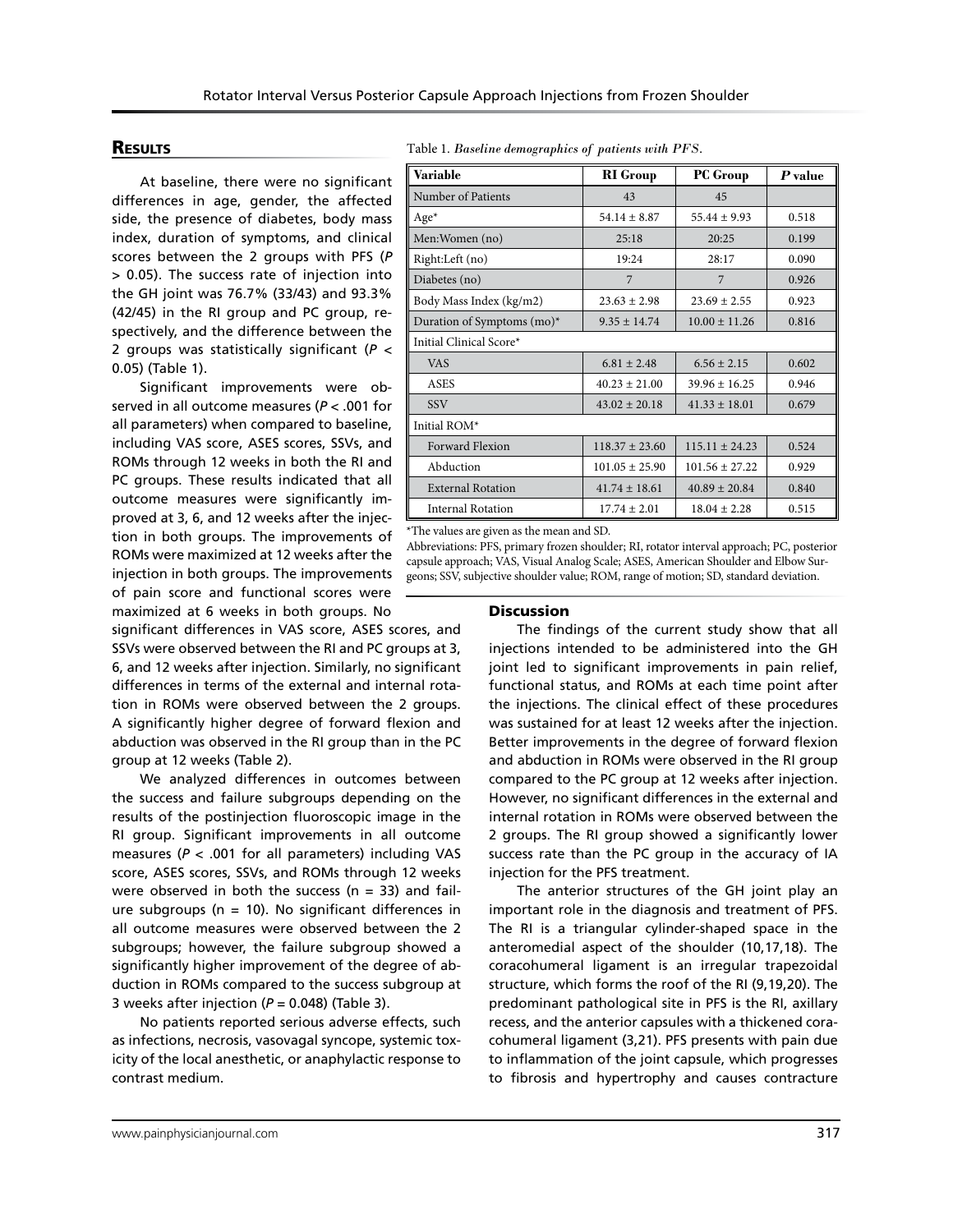| <b>Variables</b>         | <b>Baseline</b>    | 3 Weeks            | <b>6 Weeks</b>     | 12 Weeks           |  |  |  |
|--------------------------|--------------------|--------------------|--------------------|--------------------|--|--|--|
| <b>VAS</b>               |                    |                    |                    |                    |  |  |  |
| RI Group                 | $6.92 \pm 2.54$    | $2.46 \pm 1.27$    | $2.13 \pm 1.26$    | $2.59 \pm 2.22$    |  |  |  |
| PC Group                 | $6.41 \pm 2.27$    | $2.51 \pm 1.15$    | $1.89 \pm 1.05$    | $2.35 \pm 1.58$    |  |  |  |
| $P$ value                | 0.352              | 0.852              | 0.378              | 0.594              |  |  |  |
| <b>ASES</b>              |                    |                    |                    |                    |  |  |  |
| RI Group                 | $39.62 \pm 21.39$  | $75.00 \pm 11.17$  | $80.47 \pm 10.46$  | $77.39 \pm 19.01$  |  |  |  |
| PC Group                 | $41.04 \pm 16.78$  | $75.90 \pm 9.33$   | $80.99 \pm 9.25$   | $77.75 \pm 12.61$  |  |  |  |
| $P$ value                | 0.749              | 0.705              | 0.819              | 0.924              |  |  |  |
| <b>SSV</b>               |                    |                    |                    |                    |  |  |  |
| RI Group                 | $41.79 \pm 20.76$  | $68.97 \pm 15.85$  | $77.31 \pm 13.42$  | $74.49 \pm 18.69$  |  |  |  |
| PC Group                 | $42.97 \pm 18.35$  | $72.68 \pm 12.22$  | $77.14 \pm 11.47$  | $74.46 \pm 12.90$  |  |  |  |
| $P$ value                | 0.794              | 0.260              | 0.952              | 0.994              |  |  |  |
| Forward Flexion          |                    |                    |                    |                    |  |  |  |
| RI Group                 | $119.10 \pm 23.81$ | $144.36 \pm 17.55$ | $152.44 \pm 15.93$ | $156.15 \pm 16.95$ |  |  |  |
| PC Group                 | $112.97 + 24.42$   | $139.73 + 17.28$   | $147.30 \pm 17.22$ | $148.51 \pm 16.24$ |  |  |  |
| $P$ value                | 0.272              | 0.251              | 0.181              | $0.049*$           |  |  |  |
| Abduction                |                    |                    |                    |                    |  |  |  |
| RI Group                 | $100.38 \pm 26.52$ | $130.26 \pm 22.77$ | $139.74 \pm 20.84$ | $144.74 \pm 22.85$ |  |  |  |
| PC Group                 | $98.65 \pm 26.79$  | $125.95 \pm 19.22$ | $133.11 \pm 20.25$ | $134.46 \pm 20.88$ |  |  |  |
| $P$ value                | 0.777              | 0.377              | 0.164              | $0.044*$           |  |  |  |
| <b>External Rotation</b> |                    |                    |                    |                    |  |  |  |
| RI Group                 | $41.41 \pm 18.92$  | $59.87 \pm 13.10$  | $65.26 \pm 12.19$  | $66.67 \pm 14.57$  |  |  |  |
| PC Group                 | $39.19 \pm 20.57$  | $55.95 + 12.74$    | $60.95 \pm 13.84$  | $62.16 \pm 13.36$  |  |  |  |
| $P$ value                | 0.625              | 0.190              | 0.153              | 0.165              |  |  |  |
| <b>Internal Rotation</b> |                    |                    |                    |                    |  |  |  |
| RI Group                 | $17.74 \pm 2.07$   | $13.44 \pm 2.49$   | $11.74 \pm 3.07$   | $11.59 \pm 3.18$   |  |  |  |
| PC Group                 | $18.11 \pm 2.26$   | $13.59 \pm 2.81$   | $12.76 \pm 2.67$   | $12.49 \pm 3.08$   |  |  |  |
| P value                  | 0.466              | 0.795              | 0.130              | 0.216              |  |  |  |

Table 2. *Serial changes and statistical analysis of outcome measures between the RI group and the PC group at each time point.*

\*Statistically significant.

Abbreviations: RI, rotator interval approach; PC, posterior capsule approach; VAS, Visual Analog Scale; ASES, American Shoulder and Elbow Surgeons; SSV, subjective shoulder value.

of the shoulder (2,22). The IA corticosteroid injection is intended to diminish synovial inflammation for reduction or prevention of capsular fibrosis and yields an improvement in clinical symptoms (22,23). The injection is more useful to patients with PFS during the early period of painful or freezing stages, when fibrous contracture is not apparent (1,4,30). In this study, we injected a total of 10 mL fluid mixture with corticosteroid for both groups. Excessive injected IA volume (over 18 mL) could rupture the GH joint capsule in PFS patients, consequently causing adverse effects, such as atrophy of adipose tissue and weakening of tendons

or ligaments, due to corticosteroid leaking into the surrounding soft tissues (22).

Few studies (7,8,24) on the comparative effect of RI injection and other approaches as a treatment for patients with PFS have been reported. In 2015, Prestgaard et al (8) reported on differences in the outcome of corticosteroid injection using the posterior IA approach vs combined PC and RI approaches in patients with PFS in the freezing stage. They found no differences in pain, function, and ROMs between the injection sites at any time up to 6 weeks. In 2018, Sun et al (7) injected corticosteroid into RI, PC, and subacromial space, respectively, for treatment of PFS and compared their clinical effect with each injection. The authors suggested that injection into the RI yielded better effects than into PC or subacromial space for patients with PFS in the freezing stage. In 2020, Elnady et al (24) used a hydrodilation (17 mL was injected) RI approach and compared its effects with PC approach hydrodilation in patients with PFS. Greater clinical effects were observed in patients who underwent hydrodilation via RI in the frozen stage. However, these comparisons on the effect of RI injection and other approaches are not consistent across the results of their studies. Additionally, the accuracy of RI injection was not evaluated in previous research. To the best of our knowledge, this is the first study comparing the efficacy and accuracy of RI vs PC approaches with ultrasound-guided IA corticosteroid injections for treatment of PFS. The findings of our study demonstrated that both injections were effective

in patients with PFS and that the RI approach injection provided better ROM increments than the PC approach in patients with PFS, despite the difficulty of a precise procedure.

In clinical practice, posterior joint space of the GH joint is available as an accurate and safe IA injection site (6). However, in our research, greater improvement of forward flexion and abduction in ROMs was observed in the RI group than in the PC group at 12 weeks after the injection (Table 2). Although there was no statistical significance, the improvement of external and internal rotation also tended to be higher in the RI group than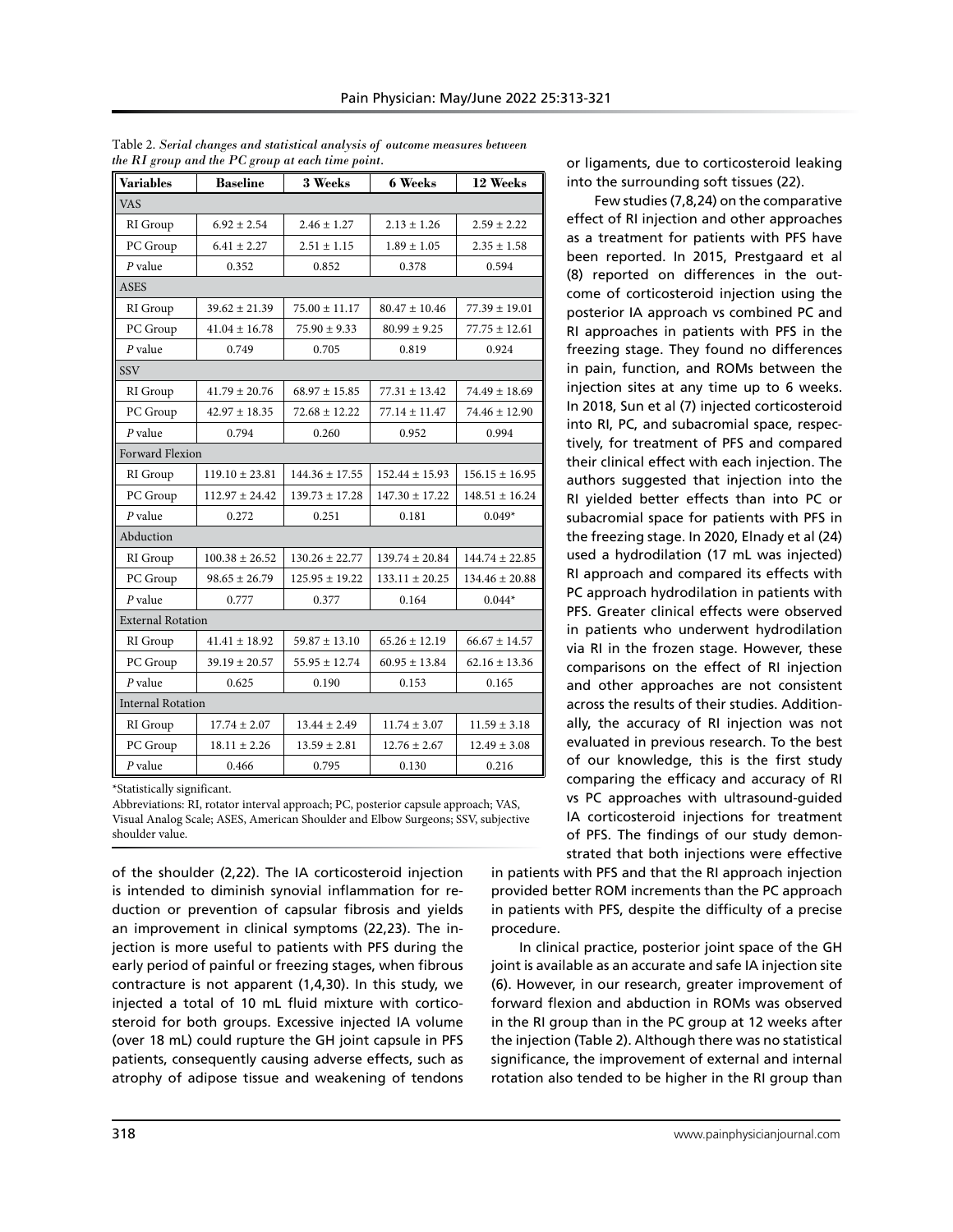in the PC group. However, the injection procedure via RI can increase the local corticosteroid concentration at the RI, the anterior joint capsule, and the coracohumeral ligament, as the site of main pathology. Moreover, the procedure can aim efficiently at the anterior fibrotic structures and may loosen the adhesions with micro tear by needle. Therefore, injection using the RI approach may have the advantage of being able to deliver corticosteroid directly to the site of main pathology for management of PFS.

As the progression of localized contracture in anterior structures, the global stiffness of the entire joint capsule caused multidirectional limitation of motion in the shoulder with PFS (22). The coracohumeral ligament, which is usually the first structure to be affected in PFS, restricts mainly external rotation and additionally internal rotation of the shoulder joint (9,25,26). The external rotation of the shoulder is usually the first affected ROM in the early stage of

| <b>Variables</b>         | <b>Baseline</b>    | 3 Weeks            | <b>6 Weeks</b>     | 12 Weeks           |  |  |  |
|--------------------------|--------------------|--------------------|--------------------|--------------------|--|--|--|
| <b>VAS</b>               |                    |                    |                    |                    |  |  |  |
| Success Subgroup         | $6.97 \pm 2.62$    | $2.43 \pm 1.14$    | $2.17 \pm 1.32$    | $2.87 \pm 2.32$    |  |  |  |
| Failure Subgroup         | $6.78 \pm 2.39$    | $2.56 \pm 1.74$    | $2.00 \pm 1.12$    | $1.67 \pm 1.66$    |  |  |  |
| $P$ value                | 0.848              | 0.805              | 0.733              | 0.158              |  |  |  |
| ASES                     |                    |                    |                    |                    |  |  |  |
| Success Subgroup         | $39.56 \pm 21.56$  | $74.61 \pm 9.93$   | $79.94 \pm 11.23$  | $74.89 \pm 19.95$  |  |  |  |
| Failure Subgroup         | $39.81 \pm 22.09$  | $76.30 \pm 15.27$  | $82.22 \pm 7.64$   | $85.74 \pm 13.15$  |  |  |  |
| $P$ value                | 0.975              | 0.697              | 0.574              | 0.135              |  |  |  |
| SSV                      |                    |                    |                    |                    |  |  |  |
| Success Subgroup         | $43.67 \pm 20.59$  | $67.33 \pm 16.63$  | $76.83 \pm 13.74$  | $71.9 \pm 19.18$   |  |  |  |
| Failure Subgroup         | $35.56 \pm 21.28$  | $74.44 \pm 12.10$  | $78.89 + 12.94$    | $83.11 \pm 14.73$  |  |  |  |
| $P$ value                | 0.310              | 0.243              | 0.692              | 0.116              |  |  |  |
| <b>Forward Flexion</b>   |                    |                    |                    |                    |  |  |  |
| Success Subgroup         | $115.17 \pm 23.17$ | $141.50 \pm 17.38$ | $150.67 \pm 16.12$ | $154.5 \pm 17.14$  |  |  |  |
| Failure Subgroup         | $132.22 \pm 22.24$ | $153.89 \pm 15.37$ | $158.33 \pm 14.58$ | $161.67 \pm 16.01$ |  |  |  |
| $P$ value                | 0.058              | 0.062              | 0.210              | 0.272              |  |  |  |
| Abduction                |                    |                    |                    |                    |  |  |  |
| Success Subgroup         | $98.00 + 24.62$    | $126.33 + 22.82$   | $137.67 + 21.61$   | $142.5 + 23.22$    |  |  |  |
| Failure Subgroup         | $108.33 \pm 32.40$ | $143.33 \pm 18.03$ | $146.67 + 17.32$   | $152.22 \pm 21.08$ |  |  |  |
| $P$ value                | 0.312              | $0.048*$           | 0.261              | 0.269              |  |  |  |
| <b>External Rotation</b> |                    |                    |                    |                    |  |  |  |
| Success Subgroup         | $40.17 \pm 17.98$  | $57.83 + 12.3$     | $64.83 + 12.35$    | $65.33 \pm 14.79$  |  |  |  |
| Failure Subgroup         | $45.56 + 22.42$    | $66.67 + 14.14$    | $66.67 + 12.25$    | $71.11 + 13.64$    |  |  |  |
| $P$ value                | 0.461              | 0.076              | 0.698              | 0.303              |  |  |  |
| <b>Internal Rotation</b> |                    |                    |                    |                    |  |  |  |
| Success Subgroup         | $17.83 \pm 2.12$   | $13.63 \pm 2.66$   | $11.77 \pm 3.27$   | $11.93 \pm 3.24$   |  |  |  |
| Failure Subgroup         | $17.44 \pm 2.01$   | $12.78 \pm 1.79$   | $11.67 \pm 2.45$   | $10.44 \pm 2.83$   |  |  |  |
| $P$ value                | 0.628              | 0.373              | 0.933              | 0.222              |  |  |  |

Table 3. *Serial changes and statistical analysis of outcome measures between the success subgroup and the failure subgroup depending on the results in the RI group at each time point.*

\*Statistically significant.

Abbreviations: RI, rotator interval approach; VAS, Visual Analog Scale; ASES, American Shoulder and Elbow Surgeons; SSV, subjective shoulder value.

PFS (2,3). In our study, the duration of symptoms in the 2 groups is applicable to the freezing or frozen stage of PFS. Contracture of the coracohumeral ligament might have already progressed at the time of injections. Therefore, external and internal rotation, directly affected by the coracohumeral ligament, may have been less effective than forward flexion and abduction in the improvement of ROMs.

In the current study, the successful rate of the RI group was lower at a level of 76.7% than the PC group with 93.3%. All the injections were performed by one shoulder specialist, different from the physician who measured ROMs and functional scores of the patients. The success rate of ultrasound-guided IA injection into the PC of the GH joint was reported to be quite high at 90% and 100%, respectively, between the 2 groups. The rate of accuracy in the PC group was within the range reported in the literature (14,27). The targeting of the RI, which is rather smaller in extent and volume, could be considered technically trickier than a relatively large joint space, such as a posterior joint capsule (10,28). In addition, the anatomy of the RI varies between patients because it was split or variously inserted into surrounding structures in a cadaver study (19). These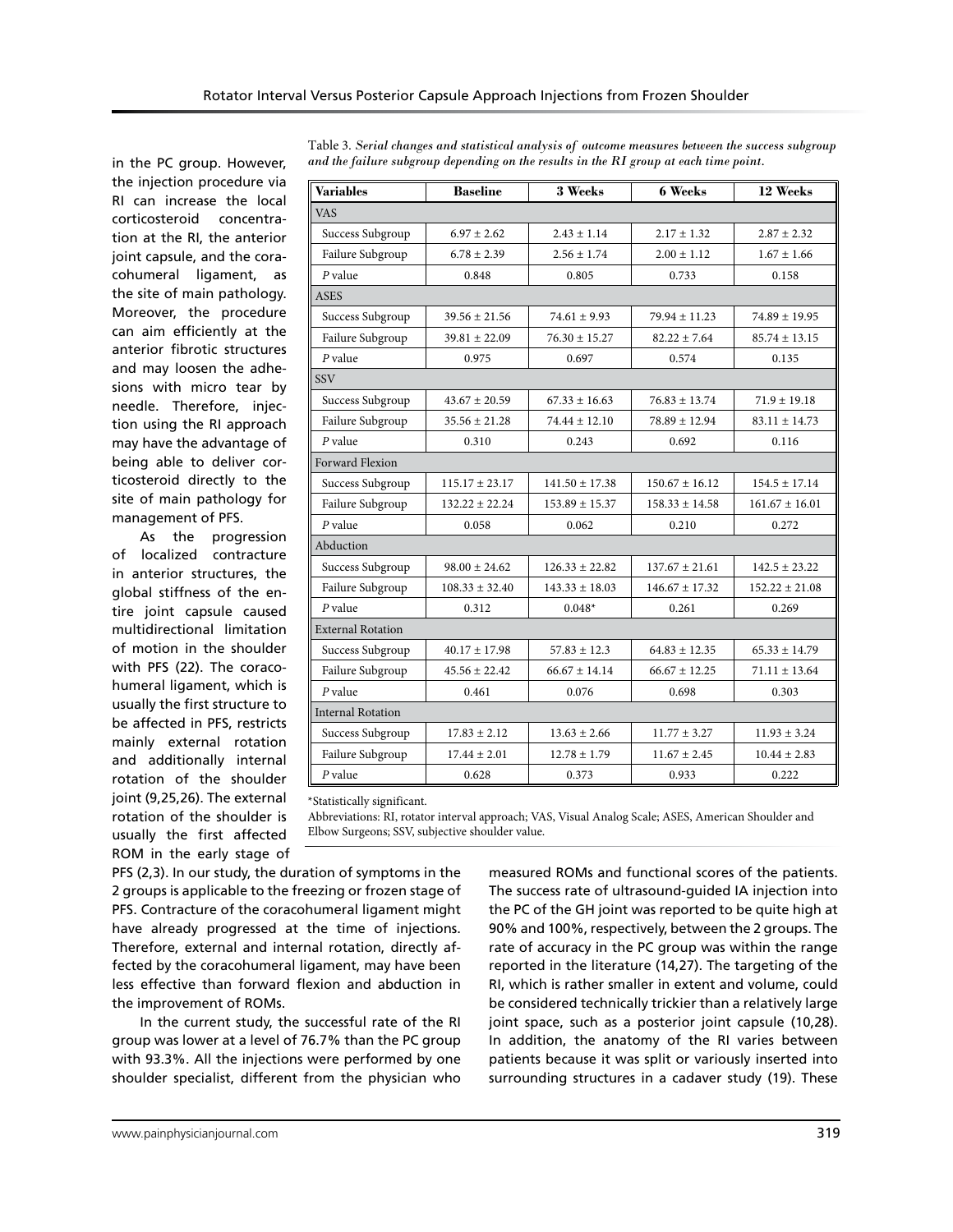factors cause difficulty in performing IA injection using the RI approach. Despite the expected difficulty, good outcomes have been achieved using the RI approach technique with no severe adverse effects. The subacromial bursa and the subcoracoid bursa is located around the coracohumeral ligament (19); biceps tenosynovitis frequently occurs along with PFS (29). In case of failed RI injection, the injection drugs out of the GH joint cavity may spread into the soft tissues of the RI, as well as the adjacent bursa and tendon sheath (14,17). The coexisting bursitis or tenosynovitis could be treated due to the injection spreading into the adjacent pathologies, as well as PFS. Some previous studies (1,30) reported that corticosteroid injection into the subacromial bursa had an effect in patients with PFS. A recent clinical trial (11) also reported that multisite corticosteroid injection targeting the GH joint, PC, subacromial bursa, biceps long head, and coracohumeral ligament had better clinical effect than IA injection using the posterior approach in the treatment of PFS. Therefore, these results suggested that the bursa, tendon sheath, and soft tissues near the RI may be a potential pathologic lesion in PFS.

This study has several limitations. First, shamcontrolled groups receiving placebo injections were not included, as the rate of dissatisfaction and dropout in the control group was expected to be high. However, the efficacy of the IA corticosteroid injection in patients with PFS has already been proven. Second, long-term effects were not evaluated. Considering pharmacokinetics, we presumed that the IA corticosteroid injection mainly has a short-term effect. Third, a double-blind study was not possible because the posture of the patients during the procedure was different according

to the approach. Fourth, the sample size was too small to evaluate the effect of IA corticosteroid injection according to the success or failure of the procedure. Moreover, the statistical power of this study was too low to make a conclusion of the comparative efficacy of the RI vs PC approach IA corticosteroid injection for PFS patients.

Further research is needed to evaluate the effect of IA corticosteroid injection using the RI approach according to the success or failure of the procedure. Finally, compliance with home exercise was not assessed even though exercise could affect the outcomes (15,16).

# **CONCLUSIONS**

Both IA corticosteroid injections resulted in significant pain reduction and functional improvement until 12 weeks after injection in the treatment of PFS. Although no significant differences in pain and functional scores were observed between the 2 injection techniques, the RI injection yielded better ROM improvement than the PC injection. Thus, IA corticosteroid injection via RI can be a useful treatment method for management of PFS, particularly in patients who are in the early stages. As a future study, evaluation of the comparative effect of IA corticosteroid injection using the RI approach according to the accuracy of the procedure in patients with PFS would be relevant. To achieve a definite conclusion on the effect of IA injection using the RI approach, a 3-arm, sham-controlled, randomized trial would be necessary. High-quality prospective clinical trials should be performed to compare IA injection options available to clinicians for treating PFS.

#### **REFERENCES**

- 1. Cho CH, Bae KC, Kim DH. Treatment strategy for frozen shoulder. *Clin Orthop Surg* 2019; 11:249-257.
- 2. Cho CH, Song KS, Kim BS, Kim DH, Lho YM. Biological aspect of pathophysiology for frozen shoulder. *Biomed Res Int* 2018; 7274-7517.
- 3. Pandey V, Madi S. Clinical guidelines in the management of frozen shoulder: An update! *Indian Journal of Orthopaedics* 2021; 55:299-309.
- 4. Zhang J, Zhong S, Tan T, et al. Comparative efficacy and patientspecific moderating factors of nonsurgical treatment strategies for frozen shoulder: An updated systematic

review and network meta-analysis. *Am J Sports Med* 2021; 49:1669-1679.

- 5. Cho CH, Lee YH, Kim DH, Lim YJ, Baek CS, Kim DH. Definition, diagnosis, treatment, and prognosis of frozen shoulder: A consensus survey of shoulder specialists. *Clin Orthop Surg* 2020; 12:60-67.
- 6. Zwar RB, Read JW, Noakes JB. Sonographically guided glenohumeral joint injection. *AJR Am J Roentgenol* 2004; 183:48-50.
- 7. Sun Y, Liu S, Chen S, Chen J. The effect of corticosteroid injection into rotator interval for early frozen shoulder: A randomized controlled trial. *Am J Sports*

*Med* 2018; 46:663-670.

- 8. Prestgaard T, Wormgoor MEA, Haugen S, Harstad H, Mowinckel P, Brox JI. Ultrasound-Guided intra-articular and rotator interval corticosteroid injections in adhesive capsulitis of the shoulder: A double-blind, shamcontrolled randomized study. *Pain* 2015; 156:1683-1691.
- 9. McKean D, Chung SL, Naude RTW, et al. Elasticity of the coracohumeral ligament in patients with frozen shoulder following rotator interval injection: A case series. *J Ultrason* 2021; 20:300-306.
- 10. Juel NG, Oland G, Kvalheim S, Løve T,